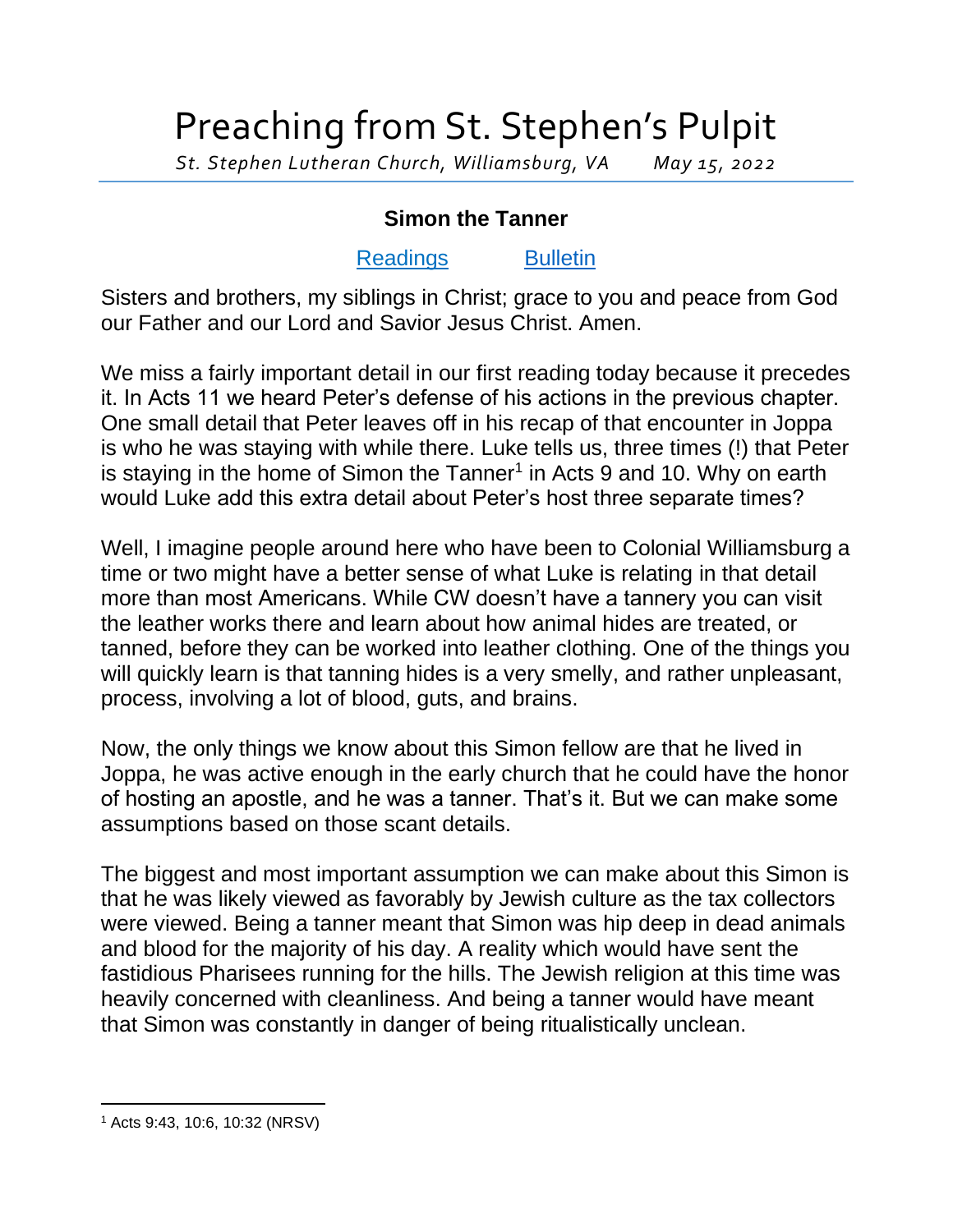His job would have meant that it would have been difficult for Simon to attend worship gatherings at his local synagogue, or even celebrations among his neighbors. I don't want to delve too deeply into the purification code found in Leviticus and Numbers, but if you would like to, check out Leviticus 11 or Numbers 19. To sum the relevant purity codes up, interacting with dead animals that were not killed following kosher rules made one ritualistically unclean for the rest of the day. So in order to interact with his Jewish neighbors, or attend worship, Simon would have had to either not work at all beforehand or take the extra time to follow kosher rules about slaughtering animals (if he slaughtered them himself), thereby losing either income or time.

But it wasn't just being potentially ritualistically unclean that would have been the problem. Rabbinical writings in the Talmud indicate that tanners were generally considered to be smelly, unclean, **and immoral too**. Isaac Oliver points this out in his article, *Simon Peter Meets Simon the Tanner*: "Thus, a baraita [teaching] cited in *b. Qidd. 82a* [a teaching from the Babylonian Talmud] forbids tanners from becoming a high priest or a king. But tanners are not the only workers singled out in this passage. Several other professionals do not qualify, including goldsmiths, carders, handmill cleaners, peddlers, wooldressers, barbers, launderers, and bath attendants. In this same baraita, the rabbis place all of these professions under one common denominator: any man who engages in any of these trades supposedly possesses an immoral character because of his extensive interaction with women during work hours. Hence, the rabbis explicitly state that such people are exempt from serving as a high priest or king not because they are unfit (דפסילי משום לא), but because their vocations are demeaning, literally <sup>2</sup>".(זילי) 'worthless' [brackets mine]

It's interesting to me how societies generally transfer their view of certain occupations to the people who work in them. I find myself frequently annoyed at the conversations I sometimes hear about how some labor should be considered "less than" other labor. Such views today are generally attributed to service industry jobs, and the people who work in them. Our society generally looks down on servers, janitors, garbage collectors, and the like. Much the way Peter would have been taught to look down on tax collectors and tanners…until he encountered Jesus Christ.

<sup>2</sup> Oliver, I. W. (2012). Simon Peter meets simon the tanner: The ritual insignificance of tanning in ancient Judaism. *New Testament Studies*, *59*(1), 50–60. https://doi.org/10.1017/s0028688512000173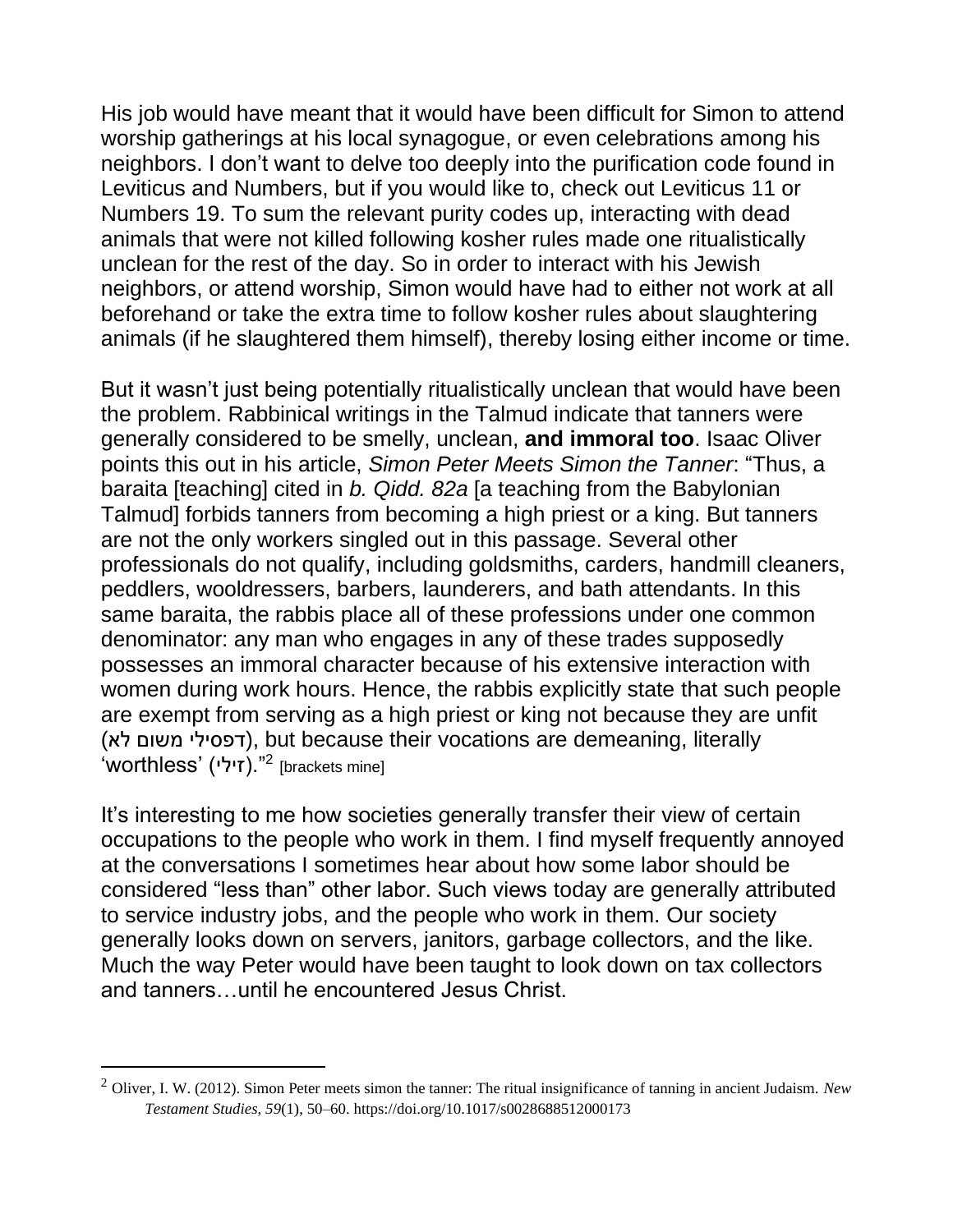But clearly at this point in his growth Peter has only taken a half-step towards the radical inclusivity that Christ taught. He's willing to be hosted by someone of a "bad" or "lesser" occupation. Which shows he's gotten over **some** of his nonsensical bigotry, but there are still some vestiges of prejudice at work in his heart. And so we have the Spirit speaking to the gentile Cornelius and sending Peter a vision. A vision quite radical in its message.

Remember my brief reference to Leviticus and Numbers? Those chapters I pointed you towards also list all sorts of animals that are simply unacceptable. And, of course, the Israelites being human, extrapolated that instruction to mean that since those animals are considered unclean, then any person or group of people who raised or consumed them were unclean as well. What a great way to dehumanize others! And look! Two thousand years later and humanity is still steeped in this anti-Christ and anti-human attitude.

It's like we go out of our way to dehumanize others. We hear the command of Christ to love one another and then do everything possible to encourage hate and violence instead. It's enough to make one despair. Where is the Spirit's vision sent to those who are so full of hatred towards their neighbors today? Where is the call to love prodigally being voiced in our society? Where is the radical grace, love, and inclusivity that Christ preached to be found today?

Well, I hope it's here, right here at St. Stephen. I hope we can get out of the Spirit's way enough to proclaim to the world around us that the divisions and dehumanizing must end. The best time for taking action on being radically loving and inclusive was long ago, but the next best time is now. So let's be bringers of God's vision! Let's call out the anti-Christ and anti-human messages which tell us to divide ourselves and look down on one another the way Peter was called out by the Spirit and the way he would go on to call out the church in Jerusalem. Let's be people of radical love and inclusion the way Christ loved and included others, even the oppressed and marginalized. Let's be Peter…let's be better than Peter!

This is urgent too. Look at the world around us. There are so many divisions. So many calls to dehumanize others who are different than us. Transgender bans, "don't say gay" bills, rising antisemitism and islamophobia. All these things targeted at those considered "other" or unclean. All these are anti-Christ and anti-Gospel. And it is our responsibility to stand up against this rising tide of hatred and dehumanization and oppose it. We are called to be people of radical love. That's how we show forth our faith. That's the surest way to walk the Way of Christ. After all, "By this everyone will know that you